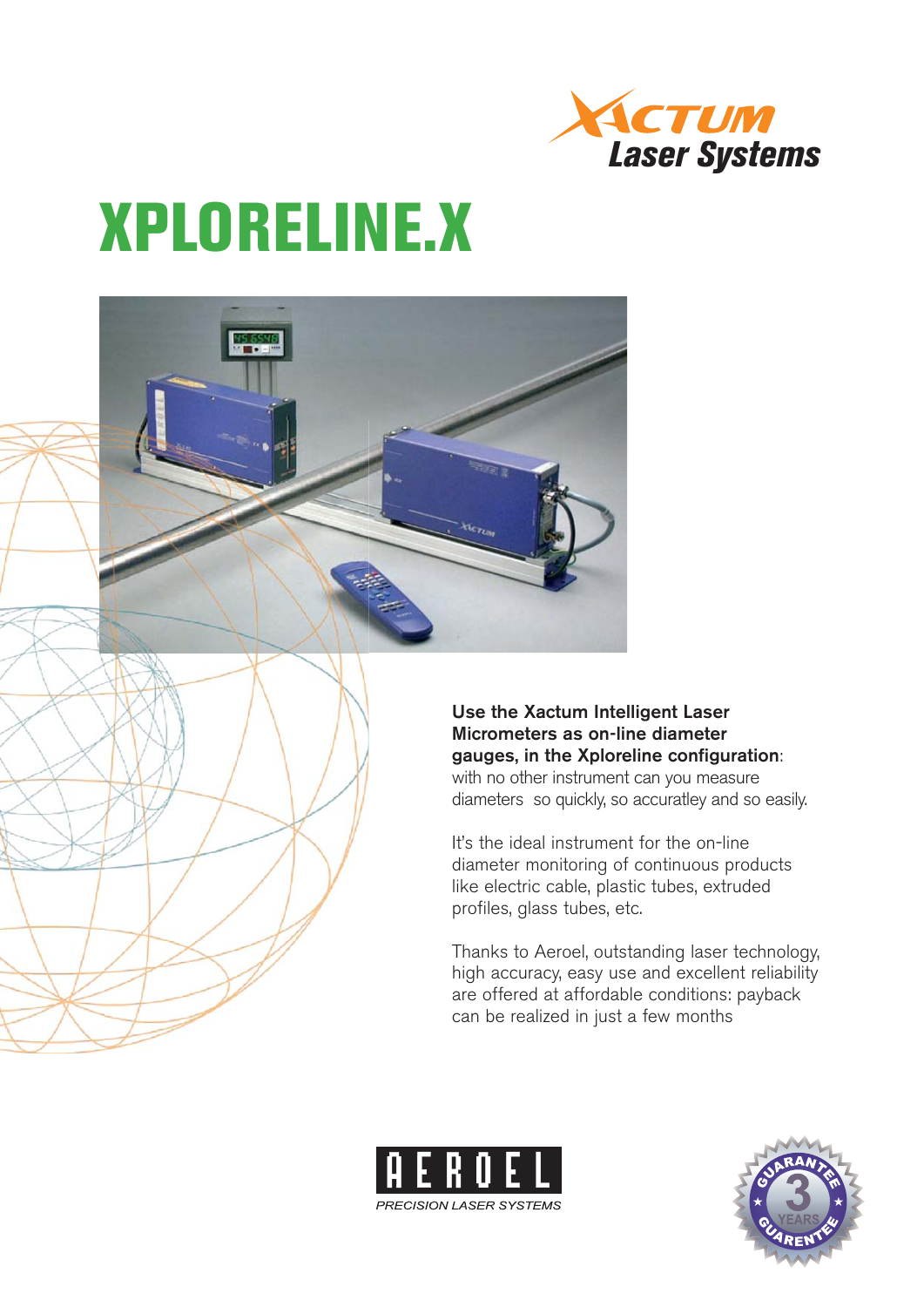# **The Xploreline.X**

The XLS gauges are programmed with a dedicated software and are completed with a display unit and a remote control: using such a measuring "system" you can monitor the diameter on-line, measuring fast moving products very accurately, to achieve 100% check and to avoid any dimensional non-conformity.



# **Measuring modes**

The gauge is continuously reading the **Diameter D** and the **Centre Position C** of the product, the scan frequency of the gauge is 1500 Hz. Each single scan reading is called **Single Scan Value**: the related measuring repeatability is specified in the gauge performance table and it is so good that any Single Scan Value can be considered to detect any flaw that turns into a diameter change. It is therefore possible to **look for small diameter changes**, having a minimum length which is depending upon the the scanning pitch. (1)

To improve the measuring repeatability or to filter small product irregularities, **it is possible to average some N consecutive Single** 



**Scan Values** and to get their average value, Instant Value; N is programmable by the user and can be as low as N=1, to make the **Instant Values** coincide with the Single Scan Values. The measuring repeatability of an Instant Value can be computed by dividing the single scan repeatability by the square root of the number of averaged scans N.

In addition **it is also possible to consider a group of K** (2) **consecutive Instant Values** and among them to take the Maximum and **Minimum** Values and to compute their **Average** Value<sup>(3)</sup> and the **Range**=Maximum-Minimum. <sup>(4)</sup>

For instance, the following values are computed and displayed: Davg, Dmax, Dmin, Range=Dmax-Dmin and the Average Center Position. By properly setting N and K it is possible to program the system to perform flaw detection or an average diameter measurement or to measure other product dimensions that correspond to maximum and minimum values.



# **Exclusive Aeroel features**

- The scanning motor based on the **Fluid Dynamic Bearing technology,** without ball bearing works perfectly, with no wear.
- **The NO-VAR option** allows you to automatically compensate for the expansion of the part when room temperature changes. The user only needs to program the proper coefficient of thermal expansion of the part.
- **The Web Server** allows you to connect the sensor through the Ethernet line to any Internet browser and "see it" as a website, where you can view the measures, set-up and program the gauge and even display the video signal (light pulse).

# **Types of measurements**

**It measures the diameter D and the position C of the Center of the part**, from the Center of the mesuring field. The part can be **opaque or transparent**.



# **System composition**

#### **The Xploreline.X system is composed by:**

- a single axis Xactum gauge, XLS40, XLS80 or XLS150 type
- Xploreline.X software pre loaded in the gauge
- DM-100 multi-colour LED display
- universal power supply
- an I.R. Remote Control
- connecting cable L=5m, between gauge and display

#### **Some optional accessories which are available:**

- telescopic stand for the laser gauge
- compressed air windows for the gauge
- extension cables
- Hand-held programming terminal
- GageXcom software for PC communication
- PC Software for networking

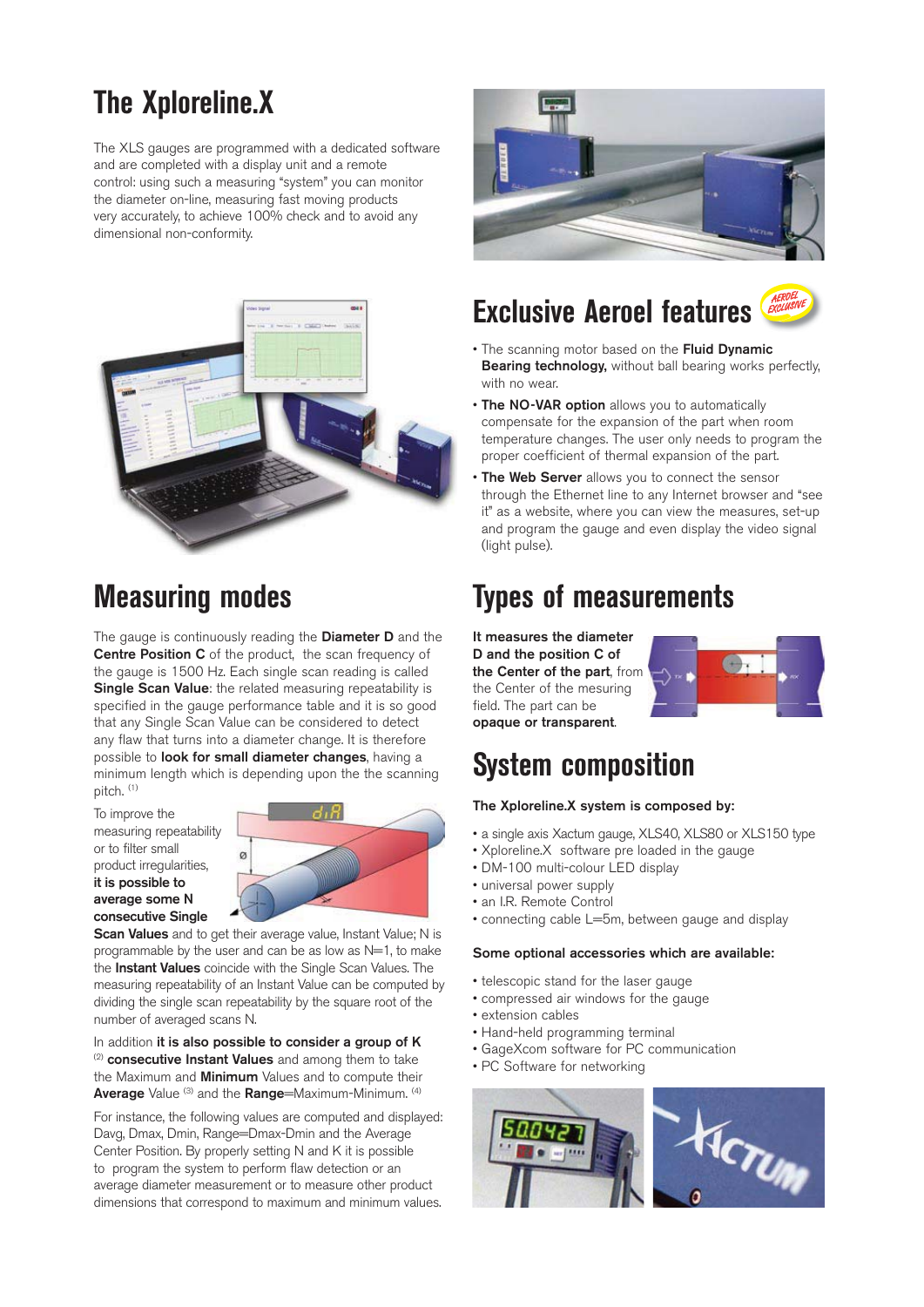# **Measurement examples**

**Measuring the average diameter and looking for flaws**: set N=1 and K large enough to smooth the diameter readings.



#### **Strip width measurement**:

a slight product twisting can improve the accuracy.



#### **Checking corrugated product**:

the peak values and the waviness can be detected.



### **Display and remote control**



**Multicolour LED** 

**display** to show the measured values and to allow system programming through the IR remote control. The measured and programmed data can be scrolled on the

display by using the remote control or the SET key on the display panel.

It is possible to save in memory, in a **Product Library**, up to 1000 different sets of programmed parameters, each one for the specific part to be checked.

The display color will change into the color corresponding to the tolerance status of the shown variable (**green, orange or red**).

The display unit includes **4 programmable alarm output lines** to drive additional external devices.

**Optional analog output**,  $\pm$ 10V proportional to the diameter deviation from the nominal set point (5)

Simple and quick **programming using the remote control** keys and the messages on the display.

**Offset function** for user re-mastering.

**Imput lines for meter counting/resetting pulses**, to compute and display the product length

**Selectable Measuring Unit inch/mm** and Resolution (to 0.01 μm / 1x10-6 inch). (6)



# **PC interface**

An **external/remote computer** can be connected to the system through the **Ethernet/RS232** interface, to **program the system or to get the measured data**. The Ethernet line is very useful to network several systems.

The **Web Server** allows you to connect the sensor through the Ethernet line to any Internet browser and "see it" as a website

It is possible to use the RS232 port in VT100 emulation mode, which makes it possible the connection of the system to a PC using the **Windows** (7) **Hyperterminal** program or to a hand-held programming terminal.



Using the optional **GageXcom software** provided by Aeroel, you can use **Excel** (7) spreadsheets to set-up the system and to get all measured results: you can write your own applications by writing

suitable Excel Macros and using standard Excel functions to process data.

<sup>(1)</sup> The scanning pitch is given by the line speed divided by the gauge scanning frequency

<sup>(3)</sup> K is programmable by the user: its minimumm value is 12.

<sup>(3)</sup> The Average Value is the result of an average over N x K Instant values.

<sup>(4)</sup> The Max, Min, Avg and Range Values, computed over a group of K Instant Values, are called Extreme Values.

<sup>(5)</sup> When the analog output is used, 2 output lines only are available.

<sup>(6)</sup> Due to the display limitations, the 6 most significant digits only are shown; the full resolution is anyway available using the serial output ports.

<sup>(7)</sup> Windows and Excel are registered trademarks of Microsoft Corporation